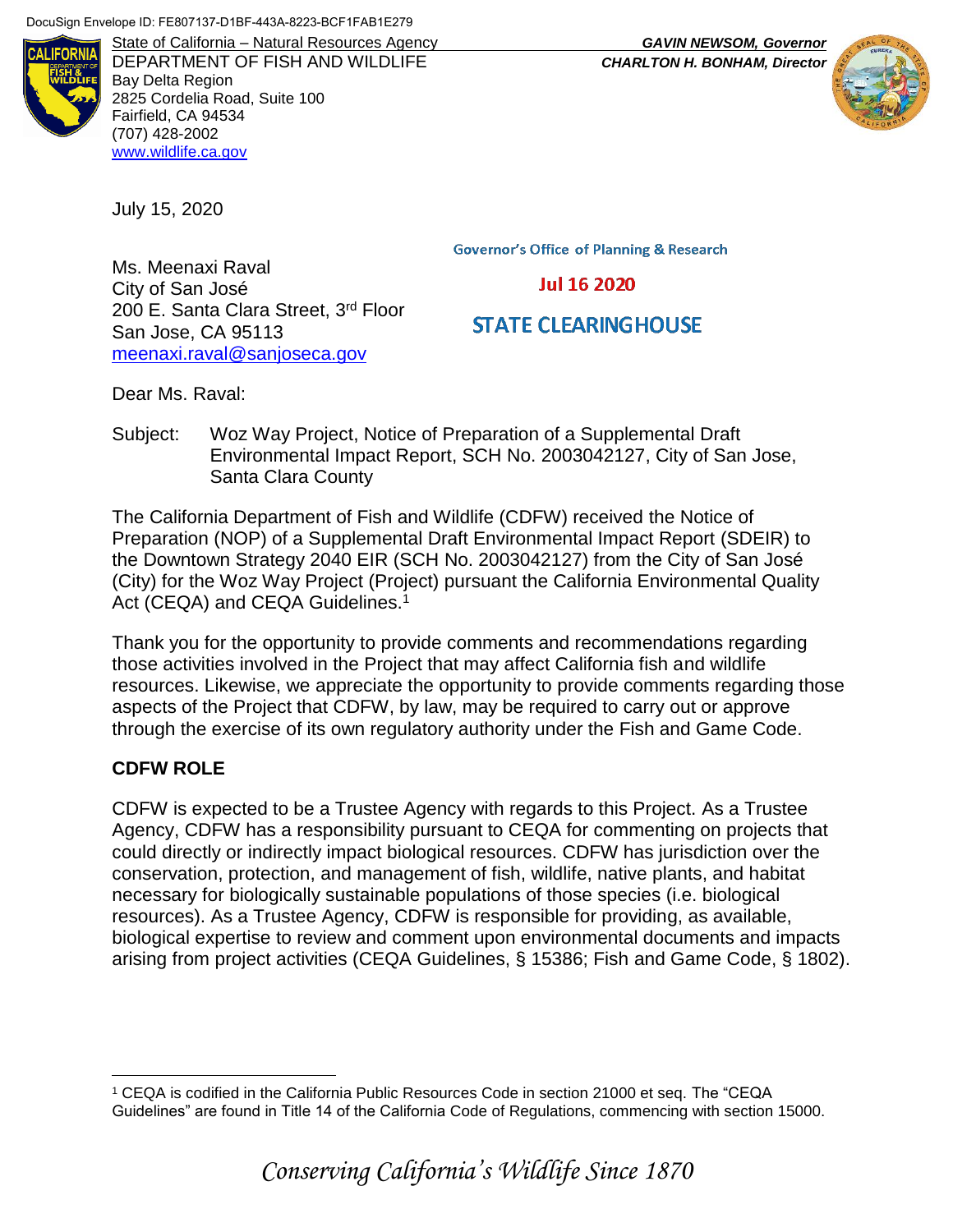## **PROJECT DESCRIPTION SUMMARY**

#### **Proponent:** KT Properties

**Objective:** The proposed Project site is 3.08 acres. The Project includes demolition of 16 single-family residential structures and removal of on-site trees, and construction of two office and retail towers with a maximum height of 297 feet. The Project also includes excavation to 40 feet of depth for construction of four levels and 1,046 parking spaces of subterranean parking. At an above-surface level, there would be a parking lot with 205 parking spaces constructed.

**Location:** The Project site is bound by Woz Way to the north, South Almaden Boulevard to the east, Interstate 280 to the south, and the Guadalupe River pedestrian pathway to the west; APN#s are 264-31-037, 264-31-062, 264-31-038, 264-31-063, 264-31-039, 264-31-064, 264-31-040, 264-31-065, 264-31-041, 264-31-066, 264-31- 0421, 264-31-067, 264-31-043, 264-31-092, 264-31-044, 264-31-107, 264-31-0612, and 264-31-108.

## **COMMENTS AND RECOMMENDATIONS**

CDFW offers the comments and recommendations below to assist the City in adequately identifying and/or mitigating the Project's significant, or potentially significant, direct and indirect impacts on fish and wildlife (biological) resources.

#### **Riparian Setback and Bird Collision with Proposed Buildings**

The Santa Clara Valley Natural Community Conservation Plan/Habitat Conservation Plan (SCVHP) includes conditions to minimize impacts on natural communities (Section 6.5). Analysis conducted during development of the SCVHP found that Stream and Riparian Setbacks (Condition 11, Section 6.5) avoided impacts to 16-55% of modeled covered species habitat in comparison to the modeled reserve system habitat alone. Under Condition 11 Stream and Riparian Setbacks, the exceptions to these setbacks is specified. Exceptions may be approved by the local jurisdiction (for this Project the City of San José), upon the Project proponent conducting the analysis as required by the SCVHP and by providing this information in an exception request for review by the City, Santa Clara Valley Habitat Agency, CDFW, and the U.S. Fish and Wildlife Service.

The NOP does not specifically discuss whether or not the Project will be covered by the SCVHP. However, the NOP does discuss a 35-feet setback from the riparian corridor and that this setback is in conformance with the SCVHP. This statement should be clarified since the SCVHP setback is not 35 feet, but rather 100 feet, since the reach of Guadalupe River adjacent to the Project is a Category 1 Stream. CDFW reviewed and coordinated with the Santa Clara Valley Habitat Agency in the review of the City setback exception request.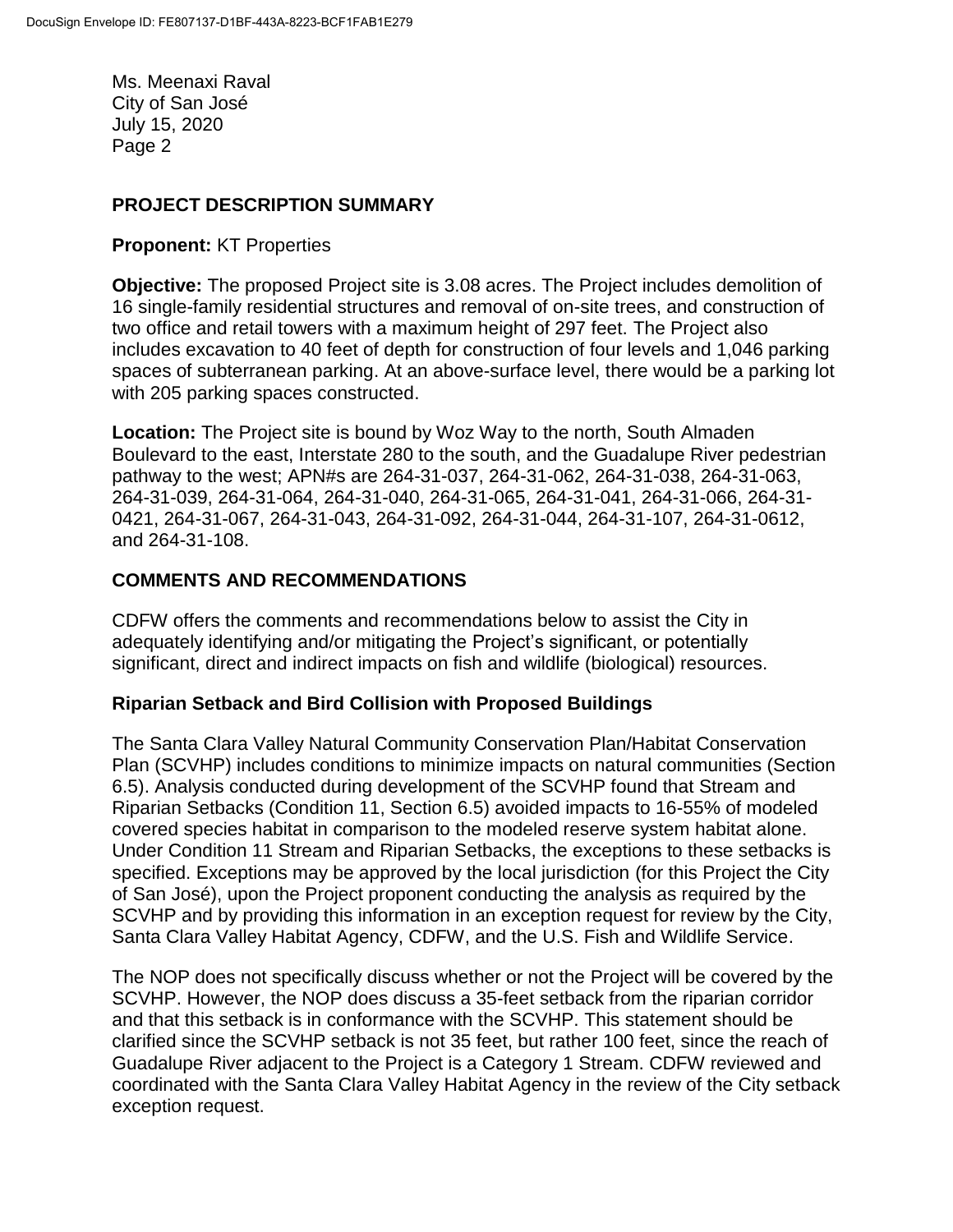The setback exception request contained information as to why an exception to the 100 feet setback should be approved, including providing information that demonstrates the Project does not preclude achieving the biological goals and objectives of the SCVHP. This section of the exception request, and the Biological Technical Report, explained that the Project site is not habitat for riparian special-status species and that bird-safe building designs would be used to reduce collisions with the buildings.

CDFW recommends that the SDEIR sufficiently characterize the relationship of the Project with the SCVHP. It is recommended that the SDEIR clearly identify whether or not the City has determined that the Project is covered under the SCVHP. It is recommended that the SDEIR clearly explain the process and circumstances in which the City may approve a setback exception request.

The Biological Technical Report provided with the setback exception request, dated October 22, 2019, states that bird collisions due to the existence of the buildings constructed as part of the Project would result in a "higher degree" of bird collisions than the existing residential housing and that the impact "would constitute a significant adverse impact". The Biological Technical Report provided a list of measures to reduce the impact, such as the use of glass that is not transparent or reflective, avoidance of interior plantings close to transparent windows, direct night lighting downward and away from the riparian corridor, and planting a visual screen of native trees between the buildings and the Guadalupe River. The SCVHA response to the City, regarding the exception request, dated April 7, 2020, stated that SCVHA agrees with all mitigation measures and supports the inclusion of those measures in any Project approval by the City.

CDFW agrees with the measures to reduce bird collisions with the proposed buildings, as set forth in the Biological Technical Report, and recommends that these measures be incorporated into the SDEIR. In addition, it is recommended that the City evaluate the applicability of the measures as set forth in the following documents and that any applicable measures be incorporated into the SDEIR: the City of San José Council Policy Number 6-34, Riparian Corridor Protection and Bird-safe Design, effective August 23, 2016; Green Building Council bird-safe building design, available at [https://www.usgbc.org/credits/core-shell-existing-buildings-healthcare-new-construction](https://gcc01.safelinks.protection.outlook.com/?url=https%3A%2F%2Fwww.usgbc.org%2Fcredits%2Fcore-shell-existing-buildings-healthcare-new-construction-retail-nc-schools%2Fv2009%2Fpc55&data=02%7C01%7CKristin.Garrison%40wildlife.ca.gov%7Cbf28758cd6d7414e67c508d7b9801ff9%7C4b633c25efbf40069f1507442ba7aa0b%7C0%7C0%7C637181832266171222&sdata=dWcRvbZrQPVHjGtWQZMW7UCdDZETLqXjDogNUsK8AVQ%3D&reserved=0)[retail-nc-schools/v2009/pc55;](https://gcc01.safelinks.protection.outlook.com/?url=https%3A%2F%2Fwww.usgbc.org%2Fcredits%2Fcore-shell-existing-buildings-healthcare-new-construction-retail-nc-schools%2Fv2009%2Fpc55&data=02%7C01%7CKristin.Garrison%40wildlife.ca.gov%7Cbf28758cd6d7414e67c508d7b9801ff9%7C4b633c25efbf40069f1507442ba7aa0b%7C0%7C0%7C637181832266171222&sdata=dWcRvbZrQPVHjGtWQZMW7UCdDZETLqXjDogNUsK8AVQ%3D&reserved=0) and American Bird Conservancy bird-friendly building design at [https://abcbirds.org/program/glass-collisions/learn-more/.](https://abcbirds.org/program/glass-collisions/learn-more/)

#### **Bat Measures**

The Biological Technical Report provided with the setback exception request, dated October 22, 2019 and discussed above, stated that, although roosting bats and guano were not detected during reconnaissance surveys, there is potential for Pallid bat (*Antrozous pallidus,* State Species of Special Concern) and Townsend's big-eared bat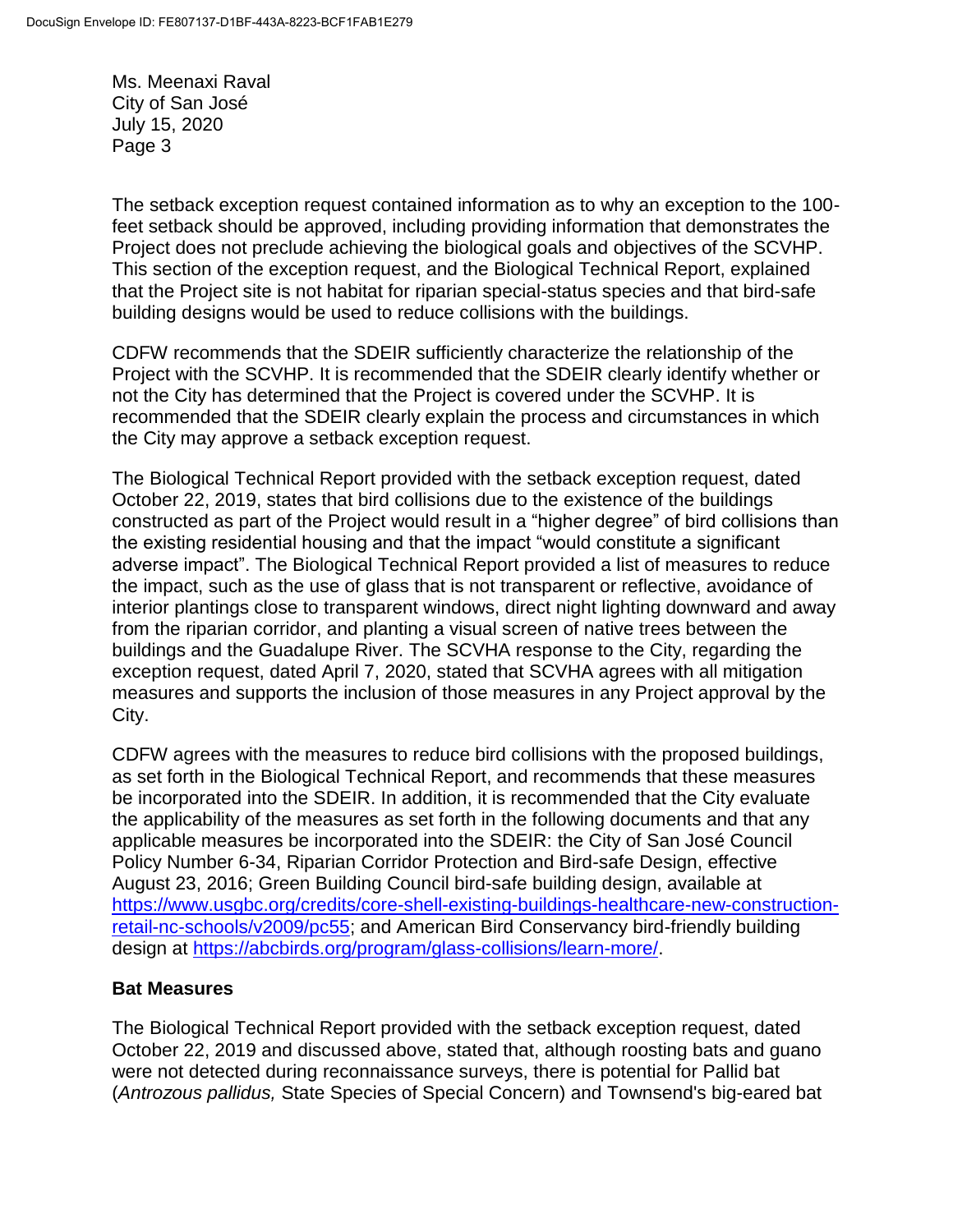(*Corynorhinus townsendii,* State Species of Special Concern) to use the residential housing for roosting. The Biological Technical Report states that demolition of the buildings could cause direct mortality that would constitute a significant adverse impact of the Project.

To reduce impacts to less-than-significant levels, CDFW recommends the following mitigation measures be included in the SDEIR:

- 1. Bat Surveys: A qualified biologist shall conduct surveys for bats within the Project area. The survey should include a visual inspection of potential roosting features (buildings and trees to be removed) and presence of guano within the Project area, access routes, and 50 feet around these areas. The qualified biologist shall survey these areas 14 days prior to the start of work. Potential roosting features found during the survey shall be flagged or marked.
- 2. Roost Disturbance Avoidance: A minimum 50-foot buffer shall be established around maternity roosts adjacent to the work area. Construction proposed adjacent to roosts, including adjacent tree removal, shall not occur within the established buffer area until the time of year in which young are able to fly.
- 3. Exclusion Plan: The exclusion structures (e.g. one-way doors or similar methods) shall be installed after pre-construction surveys have determined that there are bats present in the buildings and trees to be removed. The exclusion structures shall not be placed until the time of year in which young are able to fly. This exclusion plan should be submitted to CDFW for review.
- 4. Bat Mitigation and Monitoring Plan. A Bat Mitigation and Monitoring Plan shall be prepared and implemented to mitigate for the loss of roosting habitat. The Plan should include information pertaining to the species of bat and location of the roost, compensatory mitigation for permanent impacts (including specific mitigation ratios and location of proposed mitigation) and monitoring to assess bat use of mitigation areas. This exclusion plan should be submitted to CDFW for review.

#### **Bird Nest Measures**

The NOP does not specify that the proposed Project could potentially result in tree removal. However, upon review of Figure 2 within the NOP, the proposed Project site includes many trees located immediately adjacent to the building to be demolished. Trees are also located within 200 feet of the building to be demolished. Please be advised that both native and non-native trees provide nesting habitat for birds, and habitat value for other wildlife. CDFW recommends that the SDEIR include a clear analysis of potential impacts to trees located within or adjacent to the Project area, and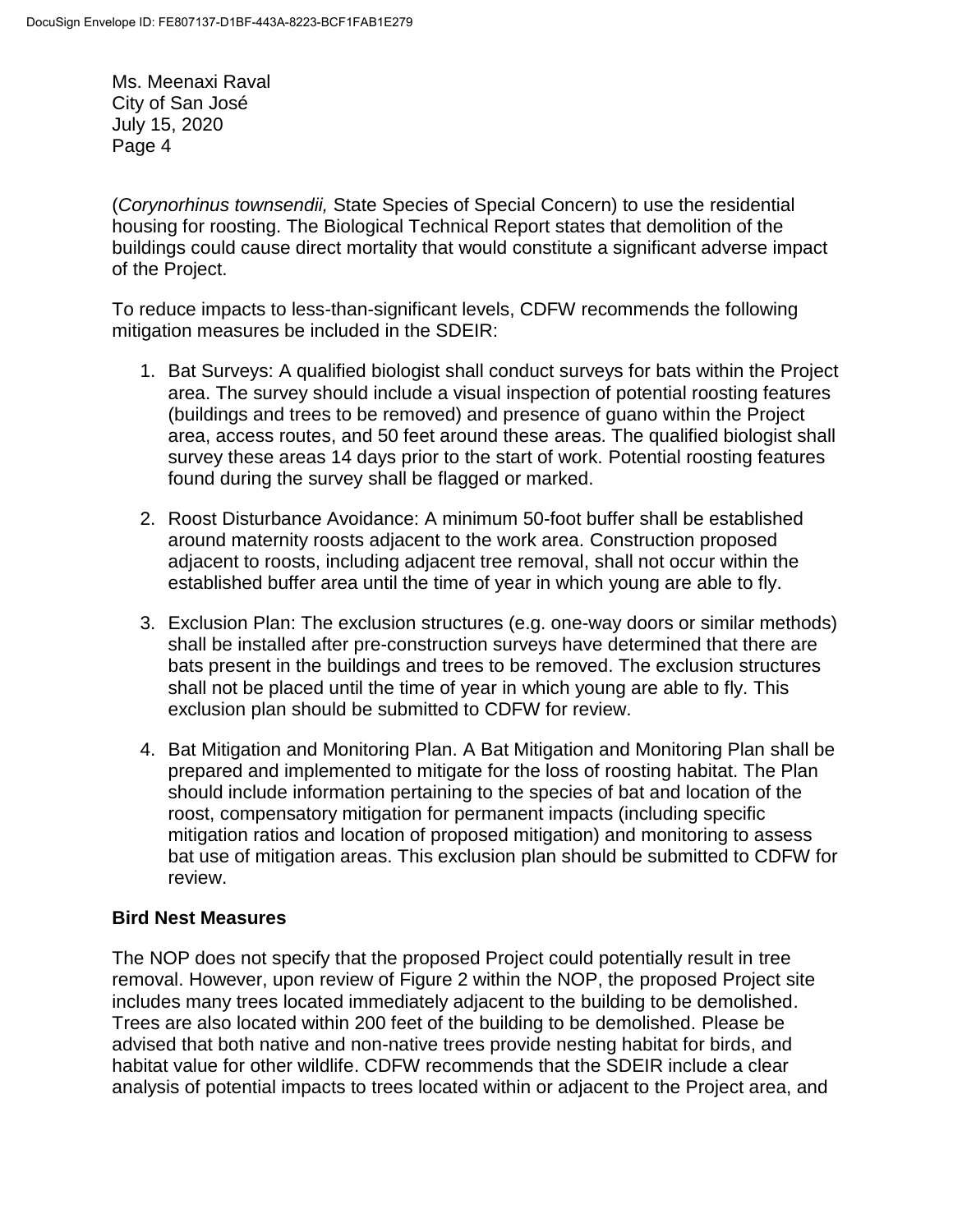appropriate and effective compensatory mitigation to completely offset any permanent impacts of removing trees from the Project area.

CDFW also recommends that the following protective measures be included in the SDEIR:

- 1. Nesting Bird Surveys: If Project-related work is scheduled during the nesting season (typically February 15 to August 30 for small bird species such as passerines; January 15 to September 15 for owls; and February 15 to September 15 for other raptors), CDFW recommends that a qualified biologist conduct two surveys for active nests of such birds within 14 days prior to the beginning of Project construction, with a final survey conducted within 48 hours prior to construction. Appropriate minimum survey radii surrounding the work area are typically the following: i) 250 feet for passerines; ii) 500 feet for small raptors such as accipiters; and iii) 1,000 feet for larger raptors such as buteos. Surveys should be conducted at the appropriate times of day and during appropriate nesting times.
- 2. Active Nest Buffers: If the qualified biologist documents active nests within the Project area or in nearby surrounding areas, an appropriate buffer between the nest and active construction should be established. The buffer should be clearly marked and maintained until the young have fledged and are foraging independently. Prior to construction, the qualified biologist should conduct baseline monitoring of the nest to characterize "normal" bird behavior and establish a buffer distance which allows the birds to exhibit normal behavior. The qualified biologist should monitor the nesting birds daily during construction activities and increase the buffer if the birds show signs of unusual or distressed behavior (e.g. defensive flights and vocalizations, standing up from a brooding position, and/or flying away from the nest). If buffer establishment is not possible, the qualified biologist or construction foreman should have the authority to cease all construction work in the area until the young have fledged and the nest is no longer active.

## **ENVIRONMENTAL DATA**

CEQA requires that information developed in draft environmental impact reports be incorporated into a data base which may be used to make subsequent or supplemental environmental determinations. [Pub. Resources Code, § 21003, subd. (e)]. Accordingly, please report any special-status species and natural communities detected during Project surveys to the California Natural Diversity Database (CNDDB). The CNNDB field survey form can be found at the following link:

[https://wildlife.ca.gov/Data/CNDDB/Submitting-Data#44524420-pdf-field-survey-form.](https://wildlife.ca.gov/Data/CNDDB/Submitting-Data#44524420-pdf-field-survey-form) The completed form can be mailed electronically to CNDDB at the following email